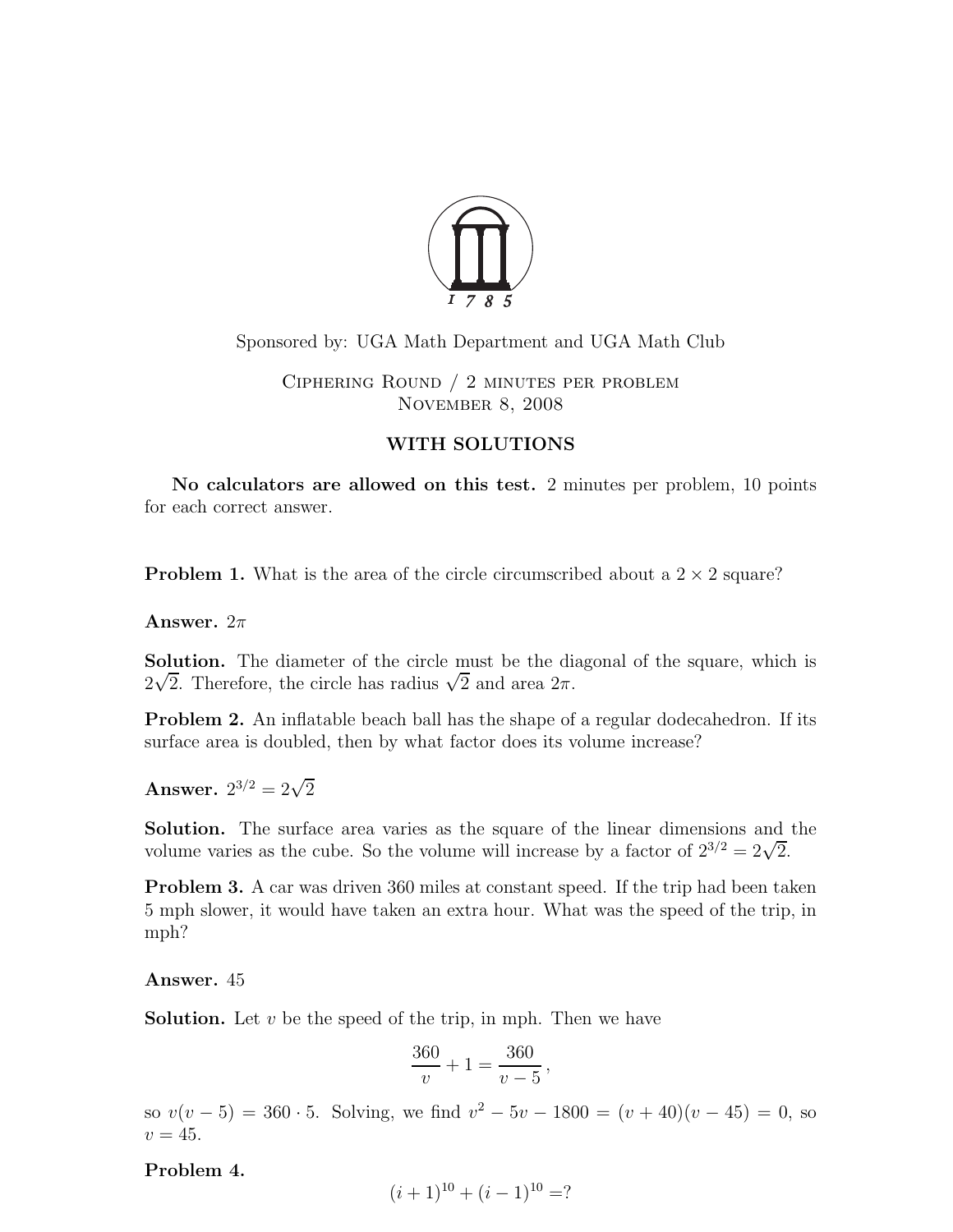#### Answer. 0

Solution. The two terms are complex conjugates of one another, so this is twice the real part of  $(i + 1)^{10}$ . Since  $i + 1$  has equal real and imaginary parts (i.e., lies on the 45◦ ray from the origin), raising it to the tenth power will result in a complex number on the positive imaginary axis.

Problem 5. Express in terms of the fewest number of square roots possible:

$$
\sqrt{7+4\sqrt{3}}+\sqrt{7-4\sqrt{3}}
$$

Answer. 4

Solution. Let  $x = \sqrt{7 + 4\sqrt{3}} + \sqrt{7 - 4\sqrt{3}}$ . Then  $x^2 = (7 + 4\sqrt{3}) + (7 - 4\sqrt{3}) +$  $2\sqrt{(7+4\sqrt{3})(7-4\sqrt{3})} = 14 + 2\sqrt{49-48} = 16.$  Since  $x > 0$ , we must have  $x = 4$ . A more interesting observation is that  $\sqrt{7 + 4\sqrt{3}} = 2 + \sqrt{3}$  and  $\sqrt{7 - 4\sqrt{3}} =$  $2-\sqrt{3}$ , so their sum is 4. When can we express numbers of the form  $\sqrt{a\pm\sqrt{b}}$  (a and b rational numbers) as  $\sqrt{c} \pm \sqrt{d}$  (for appropriate rational numbers c and d)?

**Problem 6.** A dartboard consists of three concentric circles of radius  $2^{\prime\prime}$ ,  $4^{\prime\prime}$ , and  $6^{\prime\prime}$ , and points are assigned as indicated when a dart lands in the various regions. If Zach throws many, many darts at the dartboard, never misses the board and is equally likely to hit any point in the board, what is his long-term average score?



### Answer. 3

**Solution.** Since the inner, middle, and outer regions have areas in the ratio  $1:3:5$ , the expected score on one throw will be

$$
\frac{1}{9}(1 \cdot 10 + 3 \cdot 4 + 5 \cdot 1) = \frac{27}{9} = 3.
$$

Zach's expected score (i.e., average score in the long run) will be 3.

Problem 7. What is the largest value of the function

$$
f(x) = 2\cos x - \cos 2x?
$$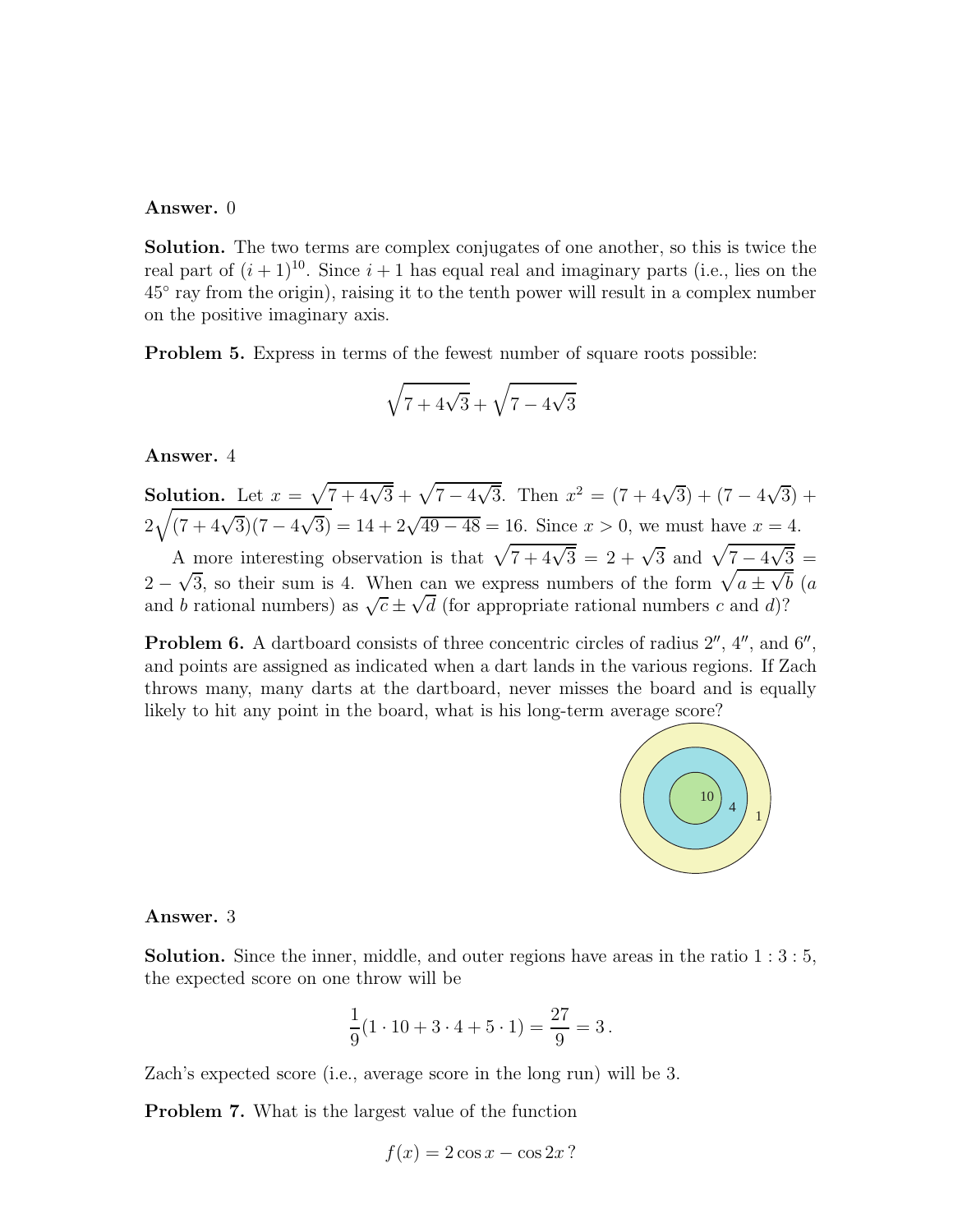#### Answer. 3/2

Solution. This can be done with calculus, but here is a completely elementary solution. Since  $\cos 2x = 2 \cos^2 x - 1$ ,

$$
f(x) = 2\cos x - \cos 2x = -2\cos^2 x + 2\cos x + 1 = -2(\cos^2 x - \cos x - \frac{1}{2})
$$
  
= -2((\cos x - \frac{1}{2})^2 - \frac{3}{4}).

From this we see that  $f(x) \leq (-2)(-$ 3 4  $) = \frac{3}{2}$ 2 .

Problem 8. Box A contains 2 red marbles and 1 black marble. Box B contains 3 red marbles and 2 green marbles. Stephanie selects a box at random and then chooses a marble from it at random. If she picks a red marble, what is the probability that she selected Box B?

# Answer.  $9/19 \approx 0.474$

**Solution.** The probability of selecting Box A and a red marble from it is  $\frac{1}{2}$  $\frac{1}{2}$ 2 3 . The probability of selecting Box B and a red marble from it is  $\frac{1}{2}$  $\overline{2}$ . 3 5 . Thus, the probability that Stephanie selects a red marble is  $\frac{1}{2}$  $\overline{2}$ . 19 15 . Thus, the probability that she selected Box B, given that she picked a red marble, is

$$
\frac{\frac{1}{2} \cdot \frac{3}{5}}{\frac{1}{2} \cdot \frac{19}{15}} = \frac{\frac{3}{5}}{\frac{19}{15}} = \frac{9}{19}.
$$

**Problem 9.** In triangle  $\triangle ABC$ ,  $AB = 8$ ,  $AC = 3$ ,  $\angle BAC = 60^\circ$ . If  $\overline{AD}$  bisects  $\angle BAC$ , then what is  $CD$ ?



### Answer. 21/11

Solution. By the law of cosines,

$$
BC = \sqrt{3^2 + 8^2 - 2 \cdot 3 \cdot 8 \cdot \cos(60^\circ)} = \sqrt{9 + 64 - 24} = 7.
$$

Since an angle bisector divides the opposite side in the same ratio as the adjacent sides, we have  $CD/DB = 3/8$ , and so  $CD =$ 3 11  $BC =$ 3  $\frac{6}{11} \cdot 7 =$ 21 11 .